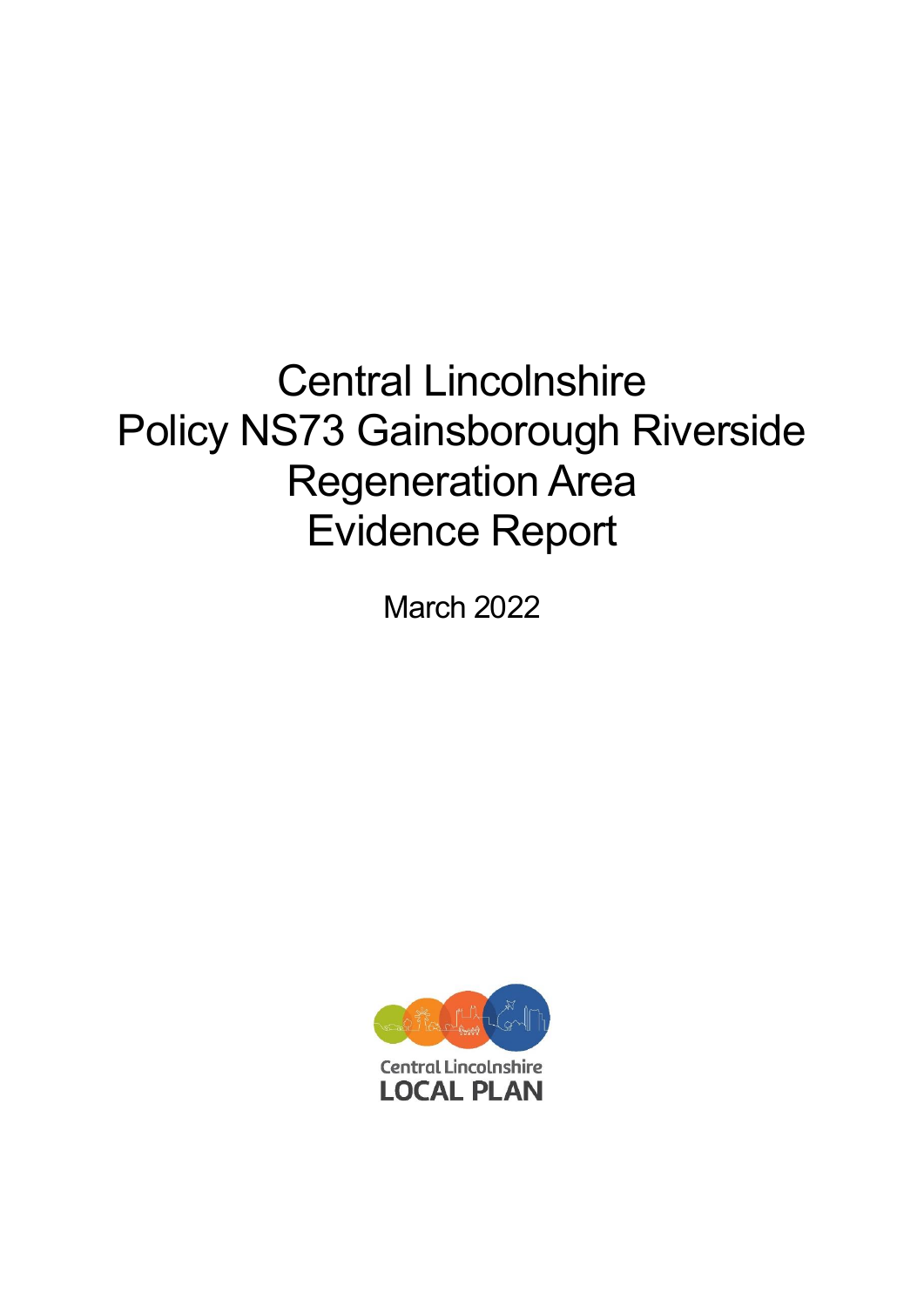# **Contents**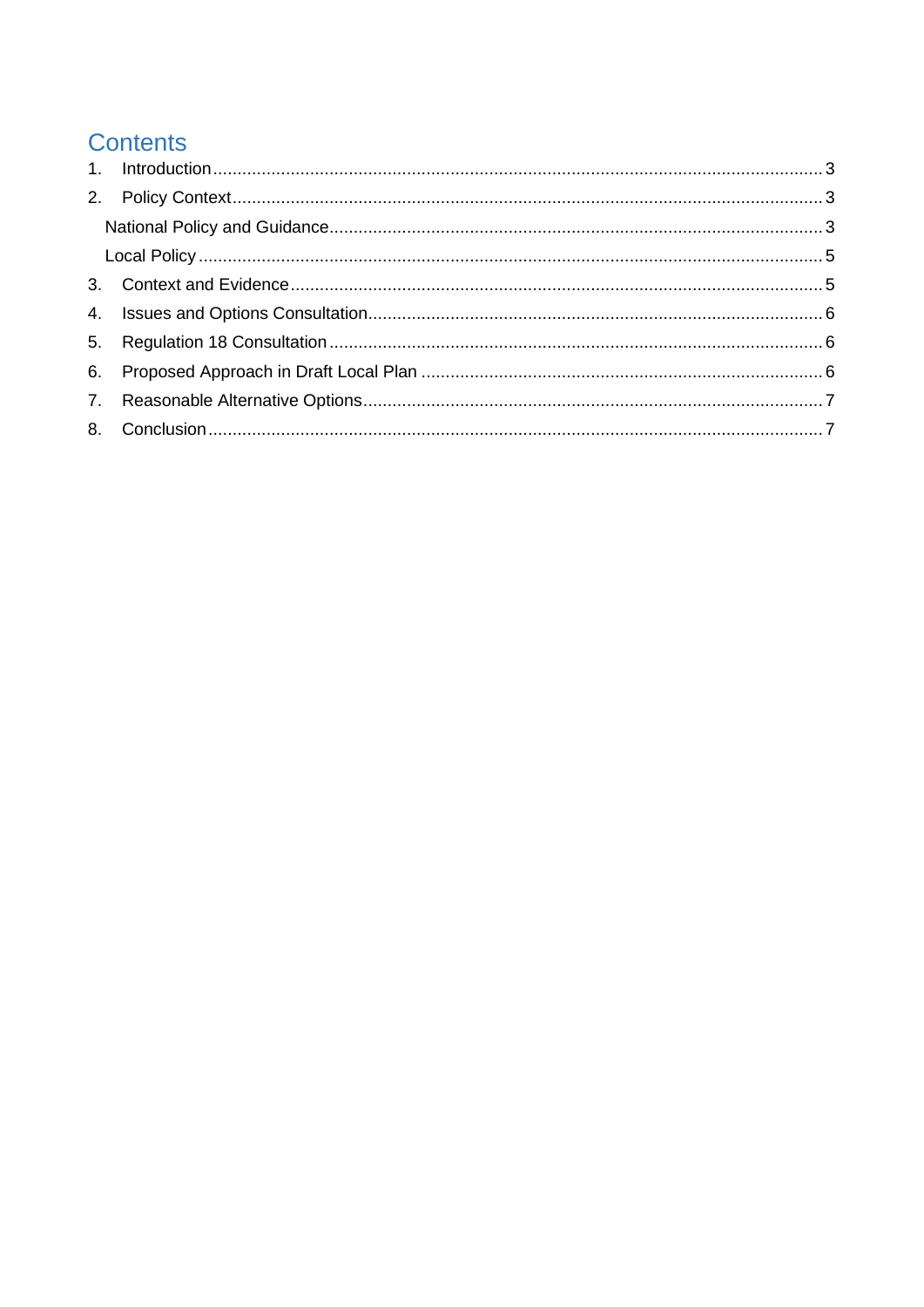## <span id="page-2-0"></span>1. Introduction

- 1.1. The Central Lincolnshire Local Plan is being updated since the first Local Plan for Central Lincolnshire, an area covering the districts of City of Lincoln, North Kesteven and West Lindsey, was adopted in April 2017.
- 1.2. This Evidence Report (which is one of a collection) provides background information and justification for Policy NS73 Gainsborough Riverside Regeneration Area, which relates to regeneration of the Riverside.

# <span id="page-2-1"></span>2. Policy Context

#### National Policy and Guidance

<span id="page-2-2"></span>2.1. The National Planning Policy Framework (NPPF) was revised in July 2021 and sets out the framework for planning in England. There are number of key strands relating regeneration including aspects within Chapter 6 Building a Stronger, Competitive Economy.

#### Paragraph 82*. "Planning policies should:*

*a) set out a clear economic vision and strategy which positively and proactively encourages sustainable economic growth, having regard to Local Industrial Strategies and other local policies for economic development and regeneration;* 

*b) set criteria, or identify strategic sites, for local and inward investment to match the strategy and to meet anticipated needs over the plan period;* 

*c) seek to address potential barriers to investment, such as inadequate infrastructure, services or housing, or a poor environment; and* 

*d) be flexible enough to accommodate needs not anticipated in the plan, allow for new and flexible working practices (such as live-work accommodation), and to enable a rapid response to changes in economic circumstances."* 

Paragraph 86. *"Planning policies should:* 

*a) set out a clear economic vision and strategy which positively and proactively encourages sustainable economic growth, having regard to Local Industrial Strategies and other local policies for economic development and regeneration;* 

*b) set criteria, or identify strategic sites, for local and inward investment to match the strategy and to meet anticipated needs over the plan period;* 

*c) seek to address potential barriers to investment, such as inadequate infrastructure, services or housing, or a poor environment; and* 

*d) be flexible enough to accommodate needs not anticipated in the plan, allow for new and flexible working practices (such as live-work accommodation), and to enable a rapid response to changes in economic circumstances."*

2.2. Paragraph 124, Chapter 11 'Making Effective Use of Land', sets out key requirements to take into account an areas character when regenerating or promoting opportunities for change. Paragraph 124 states:

> *"Planning policies and decisions should support development that makes efficient use of land, taking into account:*

*a) the identified need for different types of housing and other forms of development, and the availability of land suitable for accommodating it; b) local market conditions and viability;*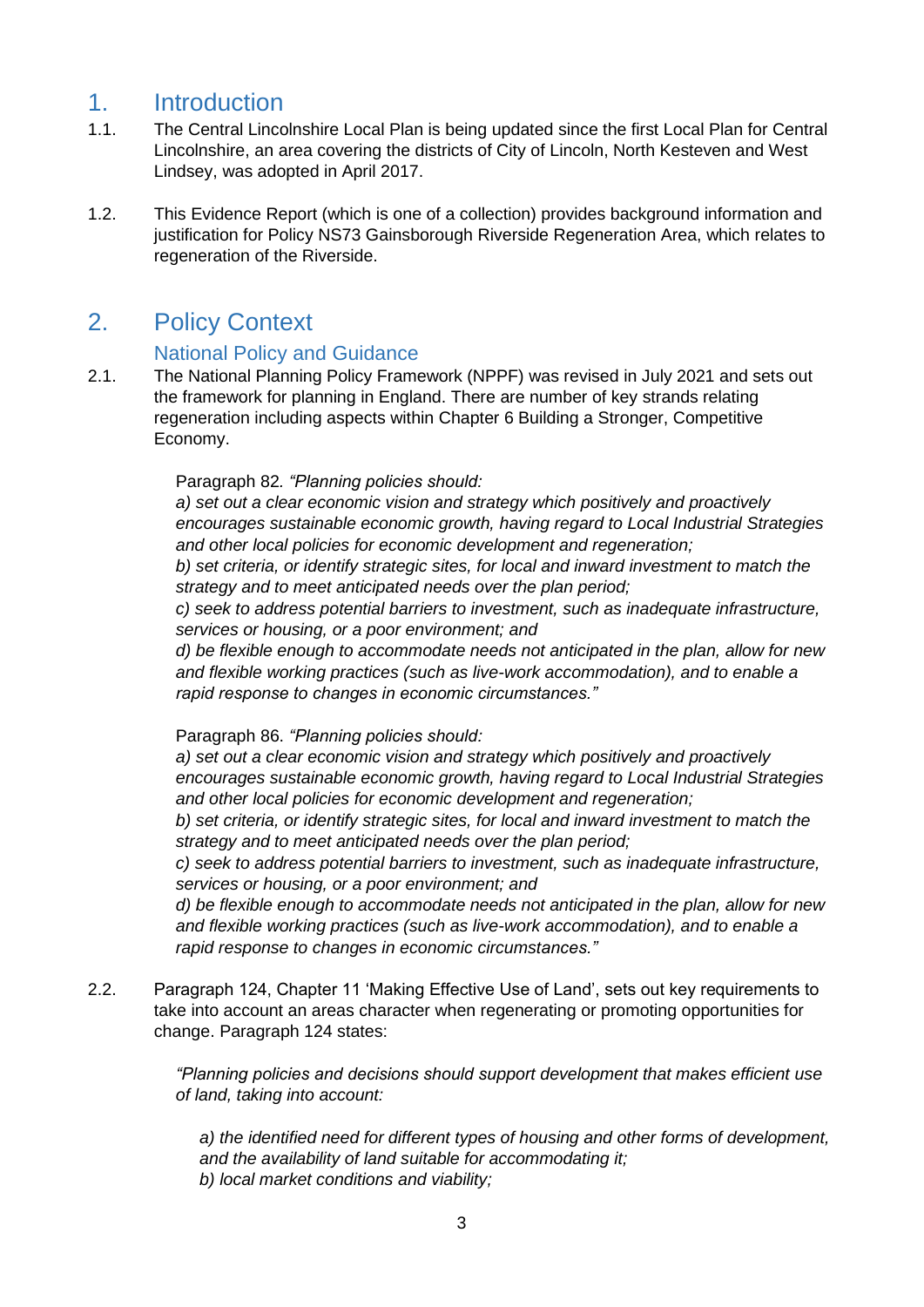*c) the availability and capacity of infrastructure and services – both existing and proposed – as well as their potential for further improvement and the scope to promote sustainable travel modes that limit future car use; d) the desirability of maintaining an area's prevailing character and setting (including residential gardens), or of promoting regeneration and change; and e) the importance of securing well-designed, attractive and healthy places."*

2.3. Relevant to the regeneration of Gainsborough Riverside, is Chapter 16 'Conserving and enhancing the historic environment'

> Paragraph 189. "*Heritage assets range from sites and buildings of local historic value to those of the highest significance, such as World Heritage Sites which are internationally recognised to be of Outstanding Universal Value<sup>66</sup>. These assets are an irreplaceable resource, and should be conserved in a manner appropriate to their significance, so that they can be enjoyed for their contribution to the quality of life of existing and future generations<sup>67</sup> .*

*Paragraph 190. "Plans should set out a positive strategy for the conservation and enjoyment of the historic environment, including heritage assets most at risk through neglect, decay or other threats. This strategy should take into account:* 

*a) the desirability of sustaining and enhancing the significance of heritage assets, and putting them to viable uses consistent with their conservation;* 

*b) the wider social, cultural, economic and environmental benefits that conservation of the historic environment can bring;* 

*c) the desirability of new development making a positive contribution to local character and distinctiveness; and* 

*d) opportunities to draw on the contribution made by the historic environment to the character of a place."*

2.4. Planning Practice Guidance (PPG). The NPPG was introduced in 2014 and it sets out live guidance on how to implement the policies of the NPPF. There are number of guidance pages relating to estate regeneration many of the regeneration opportunities presented within the reviewed Central Lincolnshire Local Plan are mixed used development opportunities and are currently a mix use. Therefore, these specific guides are not necessarily all encompassing for the scenarios presented within this policy. When reviewing the PPG, the general role of plan making is important aspect when developing local specific regeneration opportunities with planning policy.

#### *"Statutory duty and the role of plans -What is the role of plans?*

<sup>66</sup>*Some World Heritage Sites are inscribed by UNESCO to be of natural significance rather than cultural significance; and in some cases they are inscribed for both their natural and cultural significance.* 

<sup>67</sup>*The policies set out in this chapter relate, as applicable, to the heritage-related consent regimes for which local planning authorities are responsible under the Planning (Listed Buildings and Conservation Areas) Act 1990, as well as to plan-making and decision-making.*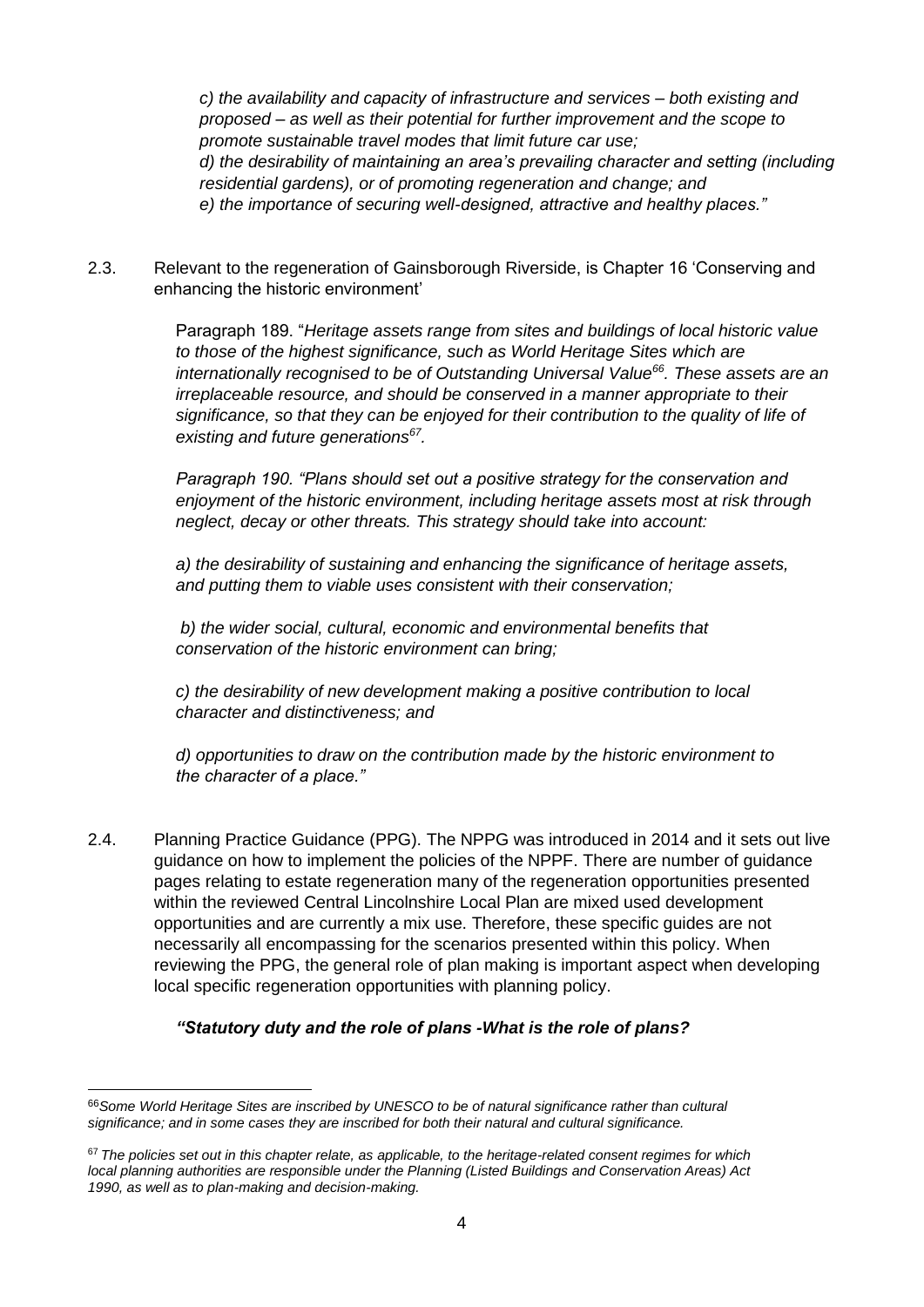*The development plan is at the heart of the planning system with a requirement set in law that planning decisions must be taken in line with the development plan unless material considerations indicate otherwise. Plans set out a vision and a framework for the future development of the area, addressing needs and opportunities in relation to housing, the economy, community facilities and infrastructure – as well as a basis for conserving and enhancing the natural and historic environment, mitigating and adapting to climate change, and achieving well designed places. It is essential that plans are in place and kept up to date.*

*Section 19(1B) - (1E) of the Planning and Compulsory Purchase Act 2004 sets out that each local planning authority must identify their strategic priorities and have policies to address these in their development plan documents (taken as a whole).*

*The development plan for an area is made up of the combination of strategic policies (which address the priorities for an area) and non-strategic policies (which deal with more detailed matters). Paragraphs 17 to 19 of the National Planning Policy Framework describe the plan-making framework which allows flexibility in the way policies for the development and use of land are produced<sup>1</sup> "*

#### Local Policy

- <span id="page-4-0"></span>2.5. The 2017 adopted Local Plan includes policies LP40 Gainsborough Riverside and LP41 Regeneration of Gainsborough which closely relate to this new policy. Various parts of these policies have now been included in Policy NS73 or the Gainsborough Town Centre Policy (S37). Furthermore, the adopted Local Plan included some site allocations which reflected "Greater Gainsborough Housing Zones which was part of an initiative by West Lindsey District Council to deliver regeneration at certain locations in the town.<sup>2</sup> The current local plan policy LP40 Gainsborough Riverside sets out the vision that any future proposals along the riverside must assist in the delivery of the long-term aim in creating uninterrupted and attractive pedestrian and cycle corridor connecting other areas of Gainsborough.
- 2.6. Completed in 2010, Gainsborough had a £16.7m upgrade to the flood defence schemes but also included new pedestrian and cycle routes to improve linkages to the town centre. Gainsborough Riverside represents an important opportunity to improve the public realm of the waterfront and countryside vistas beyond.

# <span id="page-4-1"></span>3. Context and Evidence

- 3.1. There are a number of areas within Central Lincolnshire that have been identified for development or redevelopment/ renewal. A local plan-based policy approach will help ensure the future of these sites/areas are progressed in line with the ambitions for the site. The regeneration-based policies are written with a 'in principle approach' to help provide certainty for the sites and to help ensure that any development that does occur, makes the most of the opportunities at these sites. The District Councils within each policy area may wish to progress a masterplan, design code or other site-specific guidance to supplement these policies further still.
- 3.2. In Gainsborough the Riverside has been identified as regeneration area. Previously, there were sites allocated for housing within this area. The proposed policy sets out a

*<sup>1</sup> Paragraph: 001 Reference ID: 61-001-20190315*

<sup>2</sup> <https://www.west-lindsey.gov.uk/my-business/growth-and-regeneration/housing-zone/>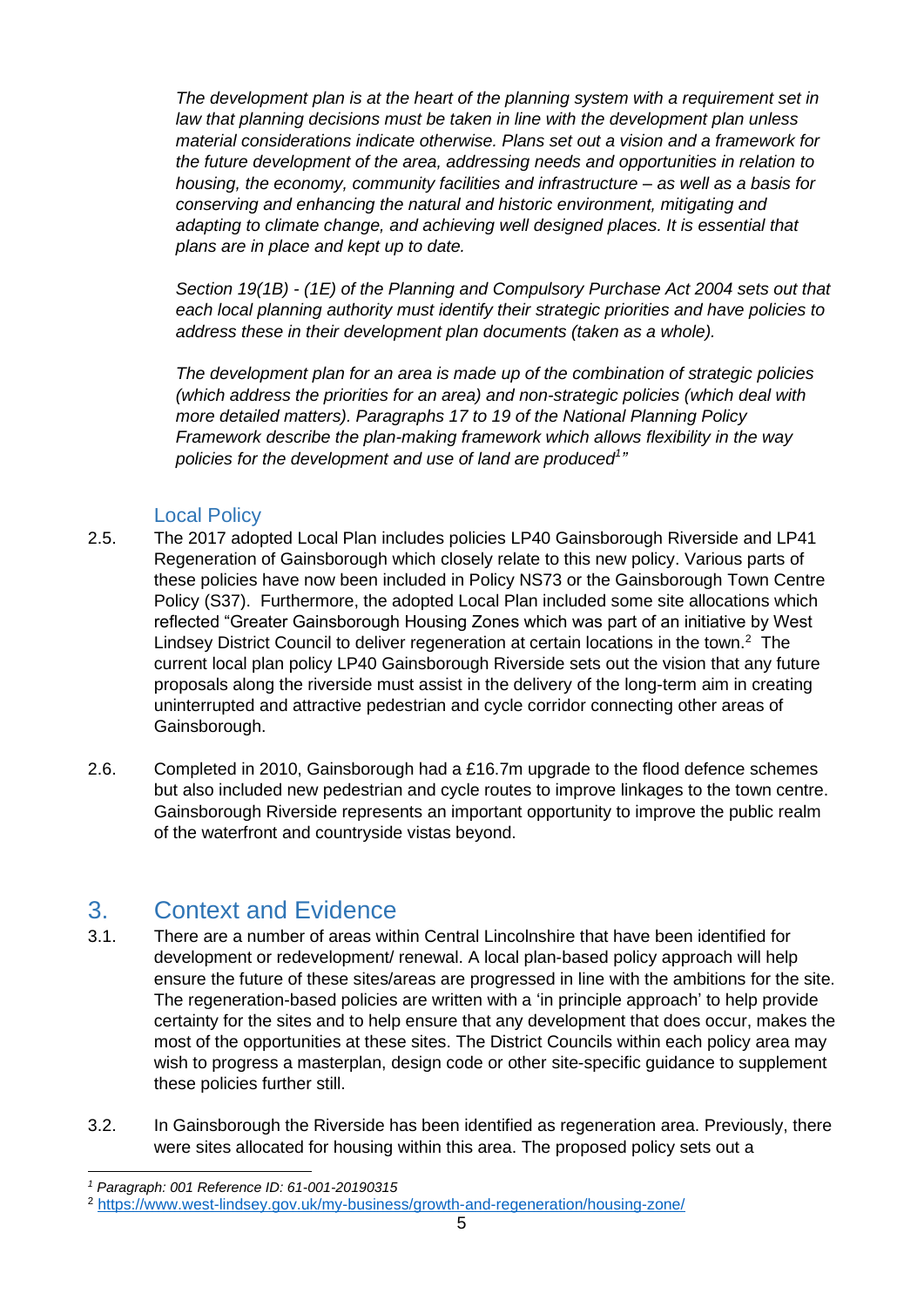framework outlining what proposals would be considered favourably. This will set out opportunities for regeneration that will maximise the natural features of the riverside and promote greater connectivity to the town centre through walking and cycling routes.

# <span id="page-5-0"></span>4. Issues and Options Consultation

4.1. During the Issues and Options Consultation, LP40 Gainsborough Riverside and LP41 Regeneration of Gainsborough were listed as a policy area not proposed to be changed. No comments were made specifically about these policies.

# <span id="page-5-1"></span>5. Regulation 18 Consultation

- 5.1. A Consultation Draft of the Local Plan was published for consultation between 30 June and 24 August 2021. During this eight week consultation comments were received on the plan, the policies within the plan, and supporting information and evidence.
- 5.2. The following specific issues were raised on this policy in the Regulation 18 Consultation:
	- Suggestion that these sites have accurate assessments of availability, suitability, deliverability, develop-ability and viability.
	- The Councils' assumptions on lead-in times should be correct and supported by parties for delivery housing on the sites.
	- Comments of support for enhanced public spaces and green infrastructure.
	- Clarity requested regarding regeneration area reference numbers to be included on the policy map.
	- Objection raised on the basis that the policy needs to provide clarity for existing industrial businesses and allow flexibility to grow without been undermined by noise sensitive users
- 5.3. Most of the comments made broadly support the policy noting the importance of enhanced public spaces and green infrastructure. One objection raised concerns that clarity was needed for expanding existing industrial uses. This point would be covered within the suite of employment policies as to what is acceptable against the relevant tier of employment hierarchy. Comments raised queries over lead times and accurate assessments of availability, suitability, deliverability, develop-ability and viability. The Riverside Regeneration policy is not an allocation but a framework that sets out opportunities for redevelopment. Therefore, is not reliant on for the 5-year land supply, or the wider supply of housing in Central Lincolnshire.

# <span id="page-5-2"></span>6. Proposed Approach in Draft Local Plan

6.1. The proposed approach to this policy is to refresh the existing policy, LP40. All aspects to the main aims of the policy remain largely unaltered. Retaining the policy through a refresh provides certainty for the Riverside area of Gainsborough. The approach has simplified the existing policy by using a framework for when proposals would be considered favourably. The policy has been streamlined to be shorter and more succinct than the earlier policy, LP40 within the 2017 adopted plan. The Regeneration of Gainsborough, LP41 (Local Plan adopted 2017) is now included within S37 Gainsborough Town Centre and Primary Shopping Area.